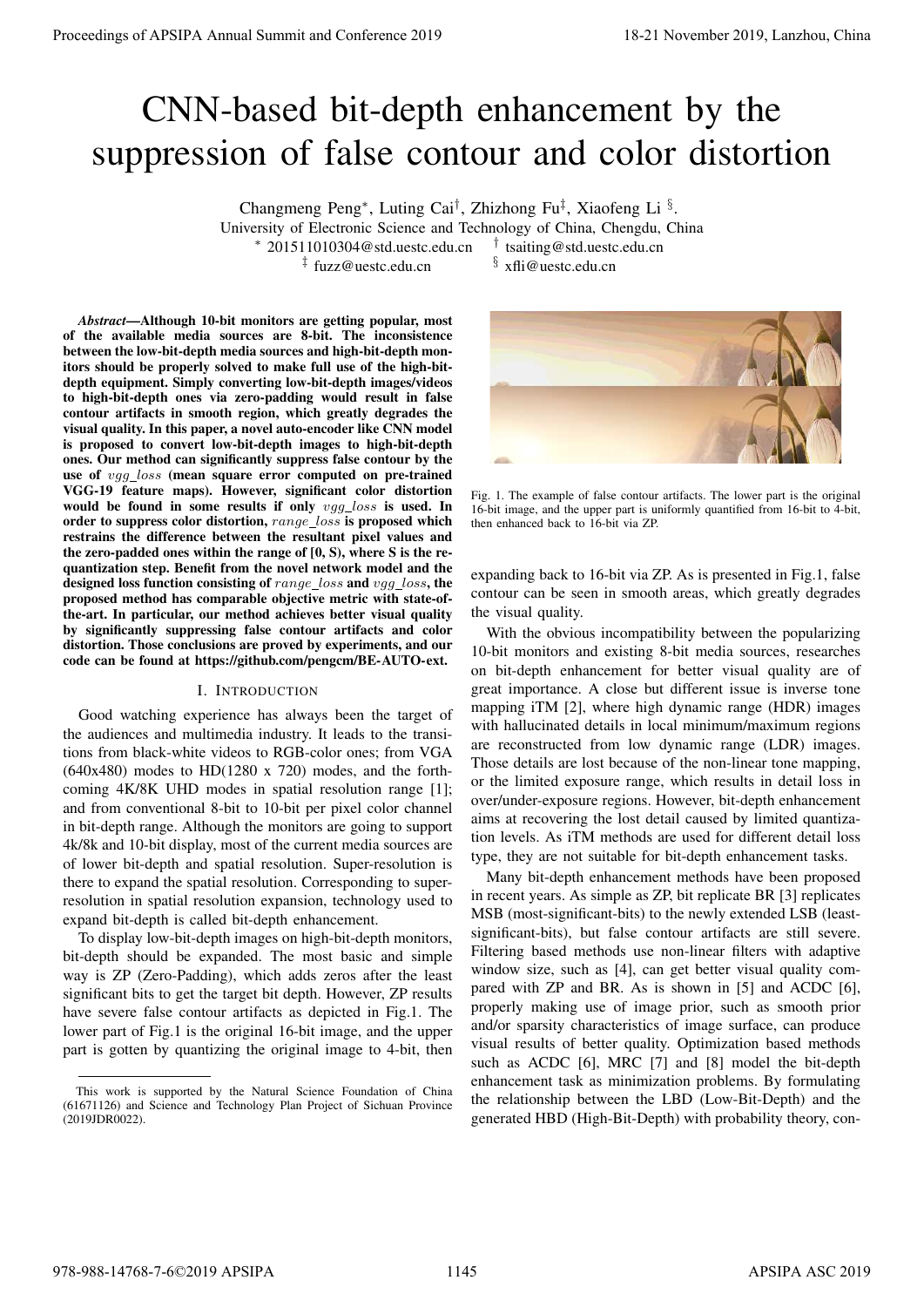tour artifacts are relieved by maximizing a posteriori. Contentadaptive means like [9]–[11] take content information into consideration when estimating the added bits' values. IPAD [12] novelly introduces intensity potential field to model the relationship between pixels and gets state-of-the-art performance.

Compared with the flourish research on deep learning-based methods for image super-resolution, only two CNN-based methods [1], [13] are proposed for bit-depth enhancement. In [1], Liu et al. introduce CNN to solve image bit-depth enhancement task. As is stated in [1], although MSE (Mean Square Error) loss computed on the input and output images is commonly used in image super-resolution, it can't suppress false contour artifacts when used in bit-depth enhancement tasks. Alternatively, they use perceptual loss (MSE on VGG-19 feature maps of the ground truth image and the generated one) as the minimization function. Meanwhile, convolution layers are also replaced by deconvolution to get more realistic results. Even though BE-RTCNN [1] relieves false contour artifacts, color distortion is obvious in some test images as depicted in Fig. 4(b). Ref [13] is an auto-encoder like CNN model for video bit-depth enhancement.

To better solve the task of bit-depth enhancement, a new CNN-based method is proposed in this paper. Our method is an auto-encoder like CNN model, where the encoder is realized with convolution layers to extract features, which are then used by the full-deconvolution implemented decoder. To make efficient data flow in the network and overcome the gradientvanish problem in deep neural network, skip-connections are used to link the corresponding layers in the encoder and the decoder modules. To suppress false contour artifacts and color distortion in previous methods, we simultaneously use perceptual loss used in [1] and the loss named range loss originally proposed in this paper. Range loss is a piecewise punishment function, which constrains the difference between the pixel values of the resultant image and the input image within the range of quantization bin. Experiments show that the proposed method enhances bit-depth effectively with comparable objective metric with state-of-the-art. In particular, our method achieves better visual quality by significantly suppressing false contour artifacts and color distortion.

The rest of this paper is organized as follows. Section II presents the problem modeling and our network structure, perceptual loss (vgg loss), and the range loss we propose. Experiments are presented in section III with comparison between our method and other related algorithms both visually in figures and objectively on PSNR. Conclusions are presented in section IV.

# II. PROPOSED ALGORITHM

# *A. Problem modeling*

Quantizer is used to convert the continuous luminous intensity to integer value with finite binary bits. The number of bits is called bit-depth. Common bit-depth are 8-bit,10-bit and 16-bit. Images of different bit depths vary in the diversity of colors, and the more bits, the more color levels and realistic

visual quality. Meanwhile, the more data to be transmitted and stored.

The quantization methods can be divided into uniform quantization and non-uniform quantization, where uniform quantization is the most commonly used. Under uniform quantization, converting a high-bit-depth image into low-bit-depth one is just abandoning the *n* least-significant-bits, where *n* is the gap of bit-depth. Bit-depth enhancement is just the reverse procedure, which converts low-bit-depth image to high-bitdepth one. Zero-Padding ZP is the simplest way. ZP extends the least-significant-bits of the low-bit-depth image naively with zeros to get the wanted bit-depth. Although ZP is simple, severe false contour artifacts are encountered in the results. As is shown in Fig. 1, contour artifacts appear in flat gradient areas under ZP, which greatly degrade the visual quality. The main purpose of bit-depth enhancement is to find a function mapping the LBD image to HBD, and try to maximize the likelihood between the real HBD and the reconstructed one with the help of some image prior. This can be formally expressed by (1), where *l* measures the similarity between the ground truth HBD and the reconstructed one; *f* is the function mapping LBD image to HBD; *p* is prior term like sparsity [5], content [10], [11], or context [9]. Proceedings of APSIPA Annual Summit and Conference 2019<br>
movements of the conference 2019 18-21 November 2019, Universe and Conference 2019, Universe 2019, Universe 2019, Universe 2019, Universe 2019, Universe 2019, Unive

$$
\underset{f}{\arg \max} \ l(\mathbf{I}^{\mathbf{HBD}}, f(\mathbf{I}^{\mathbf{LBD}})) \quad s.t. \quad p(\mathbf{I}^{\mathbf{LBD}}). \quad (1)
$$

Deep learning is now the most hot research area. It is widely used in recommendation system, image classification, object tracing, image super-resolution, etc. It is a data-driven methodology in the sense that it uses great amount of data to train the neural network. In the training process, loss function and gradient decent guide the network to digit the inner universal operation that non-linearly maps the input to the corresponding label. When using CNN to implement bit-depth enhancement, (1) can be instantiated as (2), where  $\theta$  is the weights of the network.

$$
\underset{\theta}{\arg\min} \; loss(\boldsymbol{I}^{\boldsymbol{HBD}}, \; CNN_{\theta}(\boldsymbol{I}^{\boldsymbol{LBD}})) \tag{2}
$$

# *B. Our CNN-model*

Our network is an auto-encoder like one consists of encoder module and decoder module as depicted in Fig. 2. In the encoder module, we use 5 convolution layers with incremental filter number to extract features at different levels starting from the input image. In the decoder module, 5 deconvolution layers are used to reconstruct image from the features extracted by encoder module. To overcome range shift of deconvolution layers and relieve gradient vanishing problem, we add a batchnormalization-layer [14] after each deconvolution layer. Skipconnections link the convolution layers in encoder and the corresponding deconvolution layers in decoder to make better data flow and help the gradient decent. Activation layers used in our network are all ReLU as [1] has done.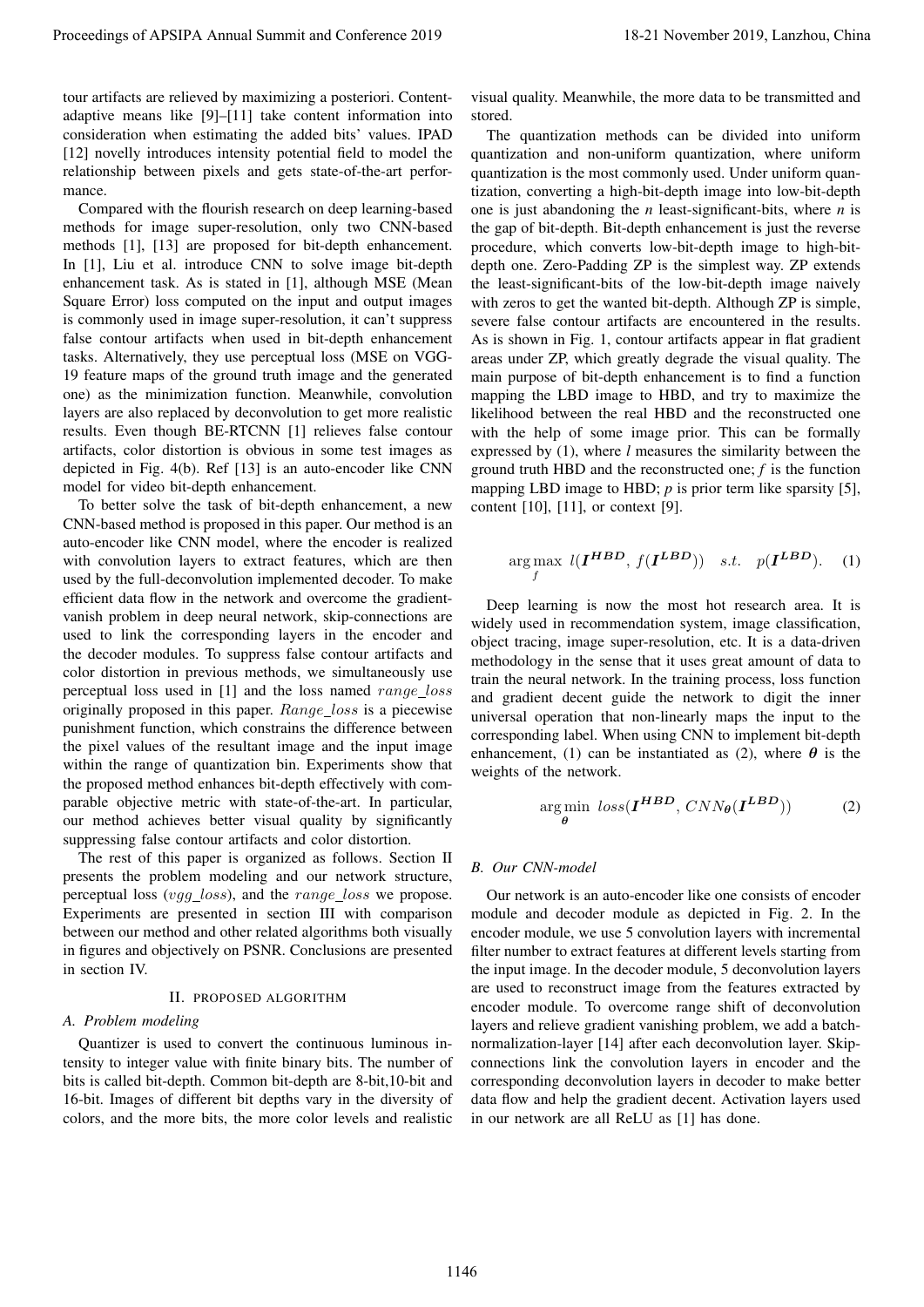

Fig. 2. Network model of our algorithm. Our network takes RGB images as input and generates RGB images; k∗m∗s∗ is the parameters of corresponding conv/deconv layer where k means kernel size  $(k \times k)$ , m means the number of feature maps, s means conv/deconv stride. Green lines are skip-connections, and the skip-connected feature maps are pixel-wise added.

## *C. Loss function*

Loss function is critical to the network, for it greatly decides the robustness and results' quality of the network. Commonly used loss function in related super-resolution tasks is MSE loss, and it is a plain mean squared difference of pixel values between the generated image and the ground truth. As is stated in [1], the exclusive use of MSE loss in bit-depth enhancement can not suppress false contour artifacts. In SRGAN [15], perceptual loss is used to yield super-resolutioned images with better realistic and natural textual details. And authors of SRGAN show that perceptual loss implemented as MSE on VGG-features, i.e.  $vgg_loss$  as we formulate in (3), can better realize that target than plain MSE on the image pair, i.e.  $mse\_loss$  stated by (4). Inspired by this, we use MSE on VGG-features as a component of our loss function and we call this component  $vgg\_loss$ , which is formally expressed by (3). It should be mentioned that  $vgg\_{loss}$  is used as the unique loss function in [1], [16] where it is called perceptual loss. As is depicted in Fig. 4(b), exclusively using vgg\_loss can truly suppress false contour artifacts at some level, but color distortion can be obviously seen in some cases. It can be found that pixel values in color-distortion area exceed the valid range seriously. For example, when we extend a uniformquantified 4-bit image back to 16-bit, the valid range for pixel

TABLE I SYMROL TABLE

|                          | $\mathcal{O}$ . The state of $\mathcal{O}$ is a state of $\mathcal{O}$ |
|--------------------------|------------------------------------------------------------------------|
| symbol                   | meaning                                                                |
| I, i                     | the number and index of the layer of $G$                               |
| $J_i, j$                 | the number and index of the <i>i</i> -th layer's channels              |
| W, H                     | the width and height of the image/feature                              |
| x, y                     | the coordinate of pixels                                               |
| G                        | the CNN which is used to generate the results                          |
| I H B D                  | the original HBD                                                       |
| $\hat{\mathbf{I}} H B D$ | the generated HBD                                                      |
| S                        | the length of valid range                                              |
| $\omega$ 1, $\omega$ 2   | the punishment factor for within/out of the valid range                |

values of the result is  $[lsb + 0, lsb + 2e(16-4))$ , where  $lsb$ is the pixel value of the considering pixel of the zero-padded image. Based on this prior that pixel value must lie in the valid range, we propose another loss function component called range loss, as is stated by  $(5)$ . It can be seen as a piecewise punishment function. To suppress false contour artifacts and color distortion at the same time, we use a two-component loss function which consists of vgg\_loss and range\_loss formulated by (6), where  $\lambda$ 1 and  $\lambda$ 2 are the weights.

$$
vgg\_loss = \sum_{i=1}^{I} \sum_{j=1}^{J_i} \sum_{x=1}^{W_{i,j}} \sum_{y=1}^{H_{i,j}} \frac{1}{IJ_i W_{i,j} H_{i,j}} (G(\mathbf{I}^{HBD})_{x,y}^{i,j}) - G(\hat{\mathbf{I}}^{HBD})_{x,y}^{i,j})^2
$$
\n(3)

$$
mse\_loss = \frac{1}{WH} \sum_{x=1}^{W} \sum_{y=1}^{H} (\mathbf{I}_{x,y}^{HBD} - \hat{\mathbf{I}}_{x,y}^{HBD})^2
$$
 (4)

$$
range\_loss = \frac{1}{WH} \sum_{x=1}^{W} \sum_{y=1}^{H} P(\hat{\mathbf{I}}^{HBD}, \mathbf{I}^{LBD})_{x,y} \text{ where}
$$

$$
P(\mathbf{A} | \mathbf{B}) = \int \omega \mathbf{1} \quad \mathbf{A}_{x,y} \in [\mathbf{B}_{x,y}, \mathbf{B}_{x,y} + S)
$$

$$
P(\mathbf{A}, \mathbf{B})_{x,y} = \begin{cases} \omega_1 & \mathbf{A}_{x,y} \in [\mathbf{B}_{x,y}, \mathbf{B}_{x,y} + S) \\ \omega_2 & \mathbf{A}_{x,y} \notin [\mathbf{B}_{x,y}, \mathbf{B}_{x,y} + S) \end{cases}
$$
(5)

$$
loss = \lambda 1 \cdot vgg\_loss + \lambda 2 \cdot range\_loss. \tag{6}
$$

## III. EXPERIMENTS

In this section, we will valid the effectiveness of our network structure and loss function form. After that, comparison with most representative methods for bit-depth enhancement are presented, both in objective metric PSNR and in subjective visual evaluation.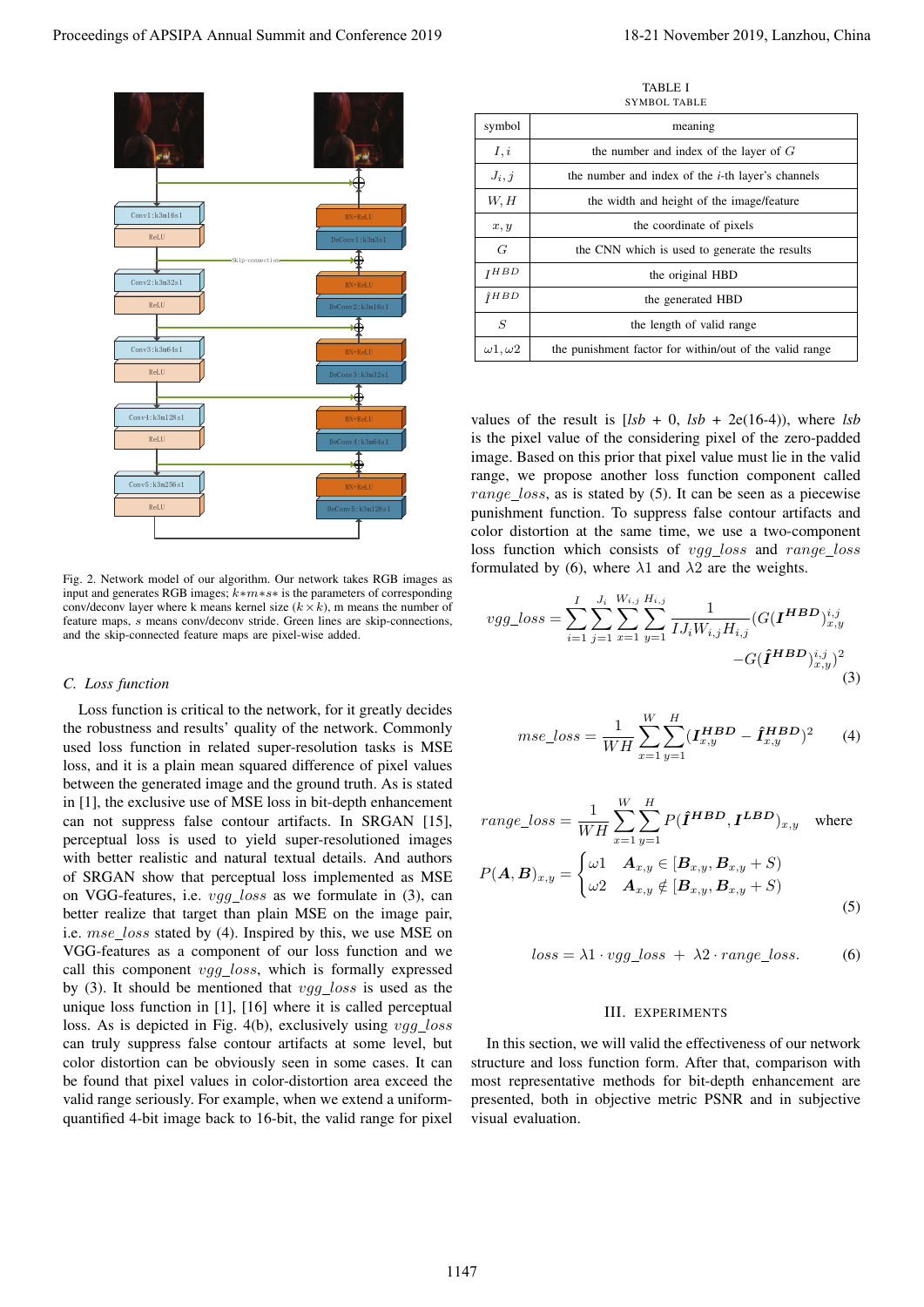## *A. Experiment settings*

As our algorithm is CNN-based, and [1] is the only method using CNN for image bit-depth enhancement, we use the same dataset as [1] for comparison. The train set contains 1000 frames randomly selected from the 20-thousand Sintel dataset [17], which is 16-bit 436 x 1024. The test set is also the eight frames used as test set in [16], which is the conference version of [1], and the names of the eight frames are strictly the same as what they are in [16]. The train is performed on a NVIDIA 1050Ti GPU with 3GB memory. Batch size is set to 8 with 120 epochs. For every image, we randomly select a 96 x 96 patch in every epoch. Learning rate is 1e-4. Adam optimizer with beta1=0.9 is taken.  $\lambda$ 1 and  $\lambda$ 2 are set to 0.6 and 5e-6,  $\omega$ 1 = 0,  $\omega$ 2 = 65535. We linearly compress the 16-bit images to 4-bit ones, then use Zero-Padding to pad them back to 16 bit, which is used as the network input. All the following results are conducted in this 4-bit-to-16-bit scenario. In order to avoid local minima in early training step, we use  $mse\_loss$ for the first epoch to pre-train the network.

## *B. Convolution vs. Deconvolution*

The difference between convolution and deconvolution mainly lies in the logical mode. Convolution is bottomup, which extracts features from lower-abstract-level feature maps, e.g. from raw image to features like edges, lines; On the contrary, deconvolution tries to reconstruct lower-level features top-down [18]. Following this intuitional guideline, we use convolution layers to extract features and reconstruct image from them using the following deconvolution layers. This methodology is just validated by Fig. 3, where fullconv/deconv means all the layers in the network are implemented as convolution/deconvolution layers, and conv-deconv represents the methodology we take, i.e. using convolution layers to construct encoder module and deconvolution for decoder module. As we can see from Fig. 3, network implemented as conv-deconv version dominates full-conv on all the 8 test images which are randomly selected from *Sintel* dataset as stated in [16]; full-deconv implementation performs better than conv-deconv on IMG2, but it is worse than conv-deconv on the others. In addition, it obviously lacks of robustness. Proceedings of APSIPA Annual Summit and Conference 2019<br>
An or distribute the CNN based and Cl is he ocho must an early and conference 2019<br>
The main state of the CNN based Annual Summit and CNN based and CNN based and CN

## *C. Color distortion and range-loss*

The exclusive use of *vgg\_loss* can suppress false contour artifacts, but color distortion appears in some results, which is also reported in [1]. Color distortion degrades visual quality as false contour artifacts do, so we need to suppress it as well for better quality. As we have explained in section II, pixel values in color distorted regions seriously exceed the valid range. Based on this founding, we propose  $range\_loss$ . The effectiveness of range\_loss is shown by Fig. 4. We can see that color distortion happens at the flame and the right shoulder of the girl from Fig. 4(b), which is the result without the use of range\_loss. Color distortion can be significantly suppressed by range\_loss as depicted by Fig. 4(c).



Fig. 3. Conv VS. Deconv. The comparison of the effect conv/deconv on the performance of the network evaluated on PSNR. The last three bars are gotten via the plain average of the corresponding eight images.



(a) ground-truth



(b) without  $range\_loss$ 



(c) with  $range\_loss$ 

Fig. 4. Color distortion suppression with  $range\_loss$ . (a) is the ground truth image;(b) is the result of exclusively using vgg\_loss without range\_loss;and (c) is the result of using  $vgg\_loss$  with  $range\_loss$  simultaneously.

## *D. Comparison with state-of-the-art*

In this section, our method is compared with state-of-theart bit-depth enhancement methods, including ZP, MIG, BR [3], MRC [7], ACDC [6], CRR [11], CA [10], IPAD [12] and BE-RTCNN [1]. Table II lists the PSNRs of the eight test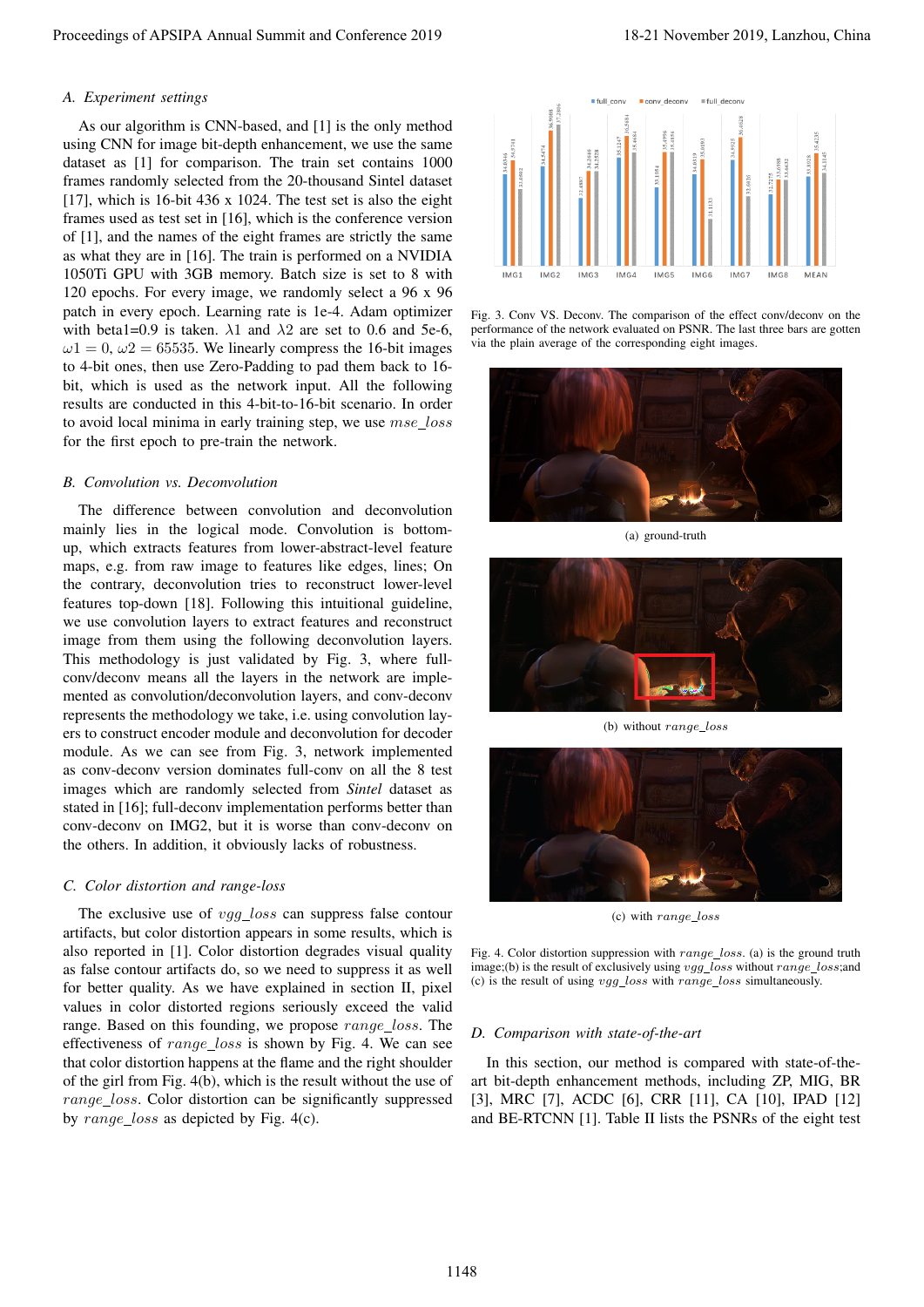



(c) BE-RTCNN (d) ours

Fig. 5. Visual comparison with state-of-the-art.



(c) BE-RTCNN (d) ours

Fig. 6. Visual comparison with state-of-the-art.

images under the listed methods. In that table, PSNR values of BE-RTCNN are extracted from [16], which is the conference paper of [1]. Values in bold mean the best, and the secondbest is emphasized by underline. As we can see in Table II, our method can produce results which have higher PSNR than BE-RTCNN(the only one CNN-based method for image bitdepth enhancement), like IMG2 and IMG4, even though not as good as BE-RTCNN in the other cases of the test set. Our method, on average, has second-best objective metric PSNR when compared with state-of-the-art.

The core advantage of our method is producing results of

better visual quality, and this is depicted by Fig. 5 and Fig. 6. In those two figures, Fig.  $5(a)$  and Fig.  $6(a)$  are the original images; Fig. 5(b) and Fig. 6(b) are the results of ZP, where false contour artifacts are obvious, and they degrade visual quality severely. Fig. 5(c) and Fig. 6(c) are the BE-RTCNN results. BE-RTCNN suppresses contour artifacts at some level, but color distortion happens at the border of the flowers, the wing of the dragon and on the roofs, etc. Color distortion is emphasized by using red rectangular boxes in those two sub-figures. Fig. 5(d) and Fig. 6(d) are the results of our method. Compared with ZP in Fig. 5(b) and Fig. 6(b), our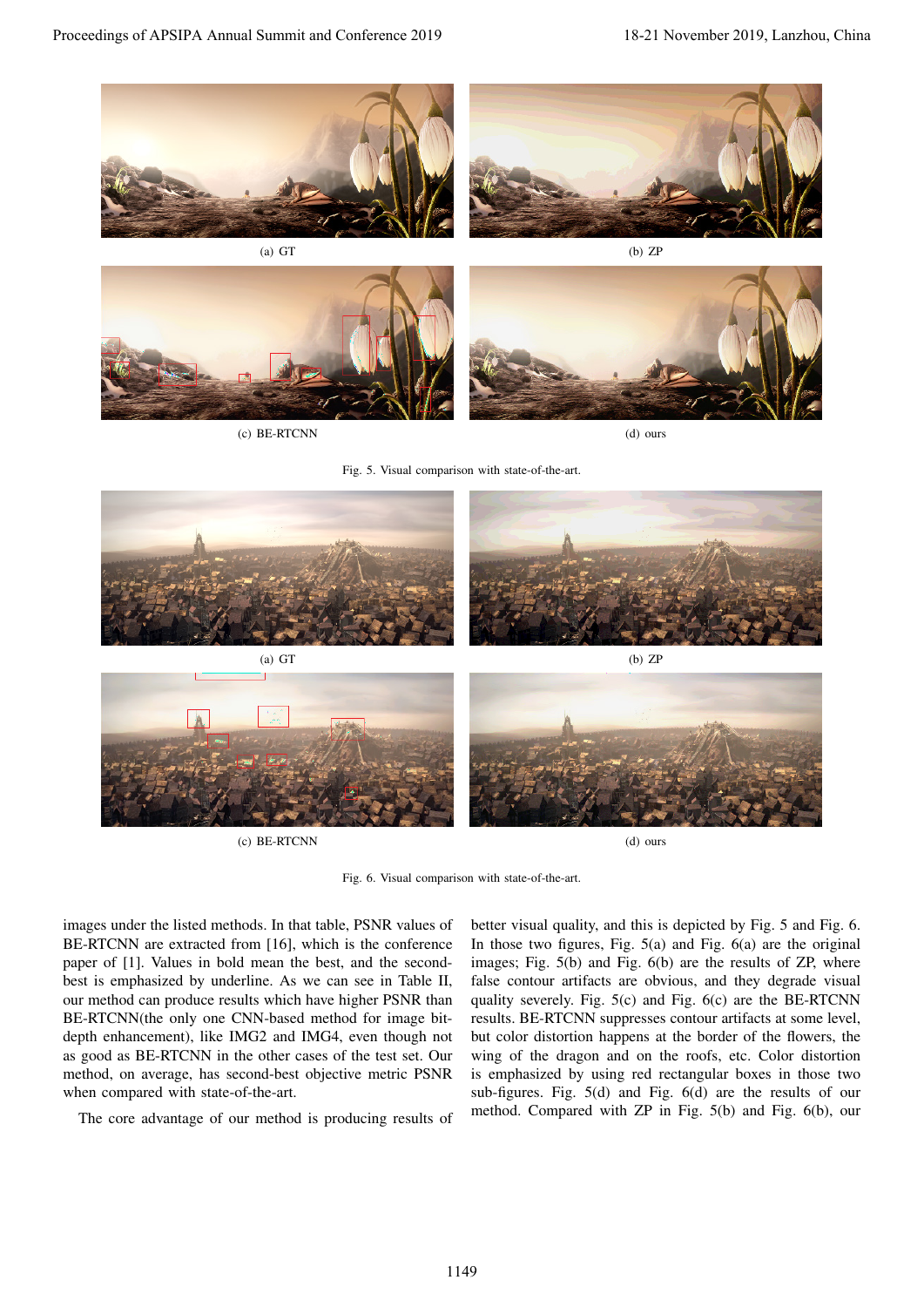| ZΡ                                                                                                                                                                                                                                                                                                                                                                                                                                                                                                                                                                                                                                                                                                                                                                                                                                                                                                                                                                                                                                                                                                                                                                                                                                                                                                                                                                                                                                                                                                                                                                                                                                                                                                                                                                                                                                                                                                                                                                                                                                                                                                                      |                    |                    |                    | TABLE II                                                  | COMPARISON WITH STATE-OF-THE-ART ON PSNR |                                                                        |                                                                                                 |                                                                                                                                                                                                                                                                                                                                                                                                                                                                                                                                                                                                                                                                                                                                                                                                                                                                                                                                                                                                                                                                                                                                                                                                                                                                                                                                                                                                                                                                                                                                                                                                                                                                                                                                                                                                                                                                                                                                                                                                                                                                                                                                                                                                                                                                                                                                                                                                                                                                                                                                                                                                                                                                                                                                             |                    |
|-------------------------------------------------------------------------------------------------------------------------------------------------------------------------------------------------------------------------------------------------------------------------------------------------------------------------------------------------------------------------------------------------------------------------------------------------------------------------------------------------------------------------------------------------------------------------------------------------------------------------------------------------------------------------------------------------------------------------------------------------------------------------------------------------------------------------------------------------------------------------------------------------------------------------------------------------------------------------------------------------------------------------------------------------------------------------------------------------------------------------------------------------------------------------------------------------------------------------------------------------------------------------------------------------------------------------------------------------------------------------------------------------------------------------------------------------------------------------------------------------------------------------------------------------------------------------------------------------------------------------------------------------------------------------------------------------------------------------------------------------------------------------------------------------------------------------------------------------------------------------------------------------------------------------------------------------------------------------------------------------------------------------------------------------------------------------------------------------------------------------|--------------------|--------------------|--------------------|-----------------------------------------------------------|------------------------------------------|------------------------------------------------------------------------|-------------------------------------------------------------------------------------------------|---------------------------------------------------------------------------------------------------------------------------------------------------------------------------------------------------------------------------------------------------------------------------------------------------------------------------------------------------------------------------------------------------------------------------------------------------------------------------------------------------------------------------------------------------------------------------------------------------------------------------------------------------------------------------------------------------------------------------------------------------------------------------------------------------------------------------------------------------------------------------------------------------------------------------------------------------------------------------------------------------------------------------------------------------------------------------------------------------------------------------------------------------------------------------------------------------------------------------------------------------------------------------------------------------------------------------------------------------------------------------------------------------------------------------------------------------------------------------------------------------------------------------------------------------------------------------------------------------------------------------------------------------------------------------------------------------------------------------------------------------------------------------------------------------------------------------------------------------------------------------------------------------------------------------------------------------------------------------------------------------------------------------------------------------------------------------------------------------------------------------------------------------------------------------------------------------------------------------------------------------------------------------------------------------------------------------------------------------------------------------------------------------------------------------------------------------------------------------------------------------------------------------------------------------------------------------------------------------------------------------------------------------------------------------------------------------------------------------------------------|--------------------|
|                                                                                                                                                                                                                                                                                                                                                                                                                                                                                                                                                                                                                                                                                                                                                                                                                                                                                                                                                                                                                                                                                                                                                                                                                                                                                                                                                                                                                                                                                                                                                                                                                                                                                                                                                                                                                                                                                                                                                                                                                                                                                                                         | MIG                | BR                 | <b>MRC</b> [7]     | ACDC [6]                                                  | <b>CRR</b>                               | CA                                                                     | $IPAD$ [12]                                                                                     | $BE-RTCNN1[1]$                                                                                                                                                                                                                                                                                                                                                                                                                                                                                                                                                                                                                                                                                                                                                                                                                                                                                                                                                                                                                                                                                                                                                                                                                                                                                                                                                                                                                                                                                                                                                                                                                                                                                                                                                                                                                                                                                                                                                                                                                                                                                                                                                                                                                                                                                                                                                                                                                                                                                                                                                                                                                                                                                                                              | ours               |
| IMG1<br>29.9452                                                                                                                                                                                                                                                                                                                                                                                                                                                                                                                                                                                                                                                                                                                                                                                                                                                                                                                                                                                                                                                                                                                                                                                                                                                                                                                                                                                                                                                                                                                                                                                                                                                                                                                                                                                                                                                                                                                                                                                                                                                                                                         | 30.7667            | 30.0000            | 32.2148            | 33.9726                                                   | 29.7819                                  | 35.0805                                                                | 34.4545                                                                                         | 35.1052                                                                                                                                                                                                                                                                                                                                                                                                                                                                                                                                                                                                                                                                                                                                                                                                                                                                                                                                                                                                                                                                                                                                                                                                                                                                                                                                                                                                                                                                                                                                                                                                                                                                                                                                                                                                                                                                                                                                                                                                                                                                                                                                                                                                                                                                                                                                                                                                                                                                                                                                                                                                                                                                                                                                     | 34.7972            |
| 28.8946<br>IMG <sub>2</sub>                                                                                                                                                                                                                                                                                                                                                                                                                                                                                                                                                                                                                                                                                                                                                                                                                                                                                                                                                                                                                                                                                                                                                                                                                                                                                                                                                                                                                                                                                                                                                                                                                                                                                                                                                                                                                                                                                                                                                                                                                                                                                             | 32.2364            | 28.9457            | 33.0027            | 35.7154                                                   | 35.7981                                  | 36.2761                                                                | 36.4827                                                                                         | 36.4582                                                                                                                                                                                                                                                                                                                                                                                                                                                                                                                                                                                                                                                                                                                                                                                                                                                                                                                                                                                                                                                                                                                                                                                                                                                                                                                                                                                                                                                                                                                                                                                                                                                                                                                                                                                                                                                                                                                                                                                                                                                                                                                                                                                                                                                                                                                                                                                                                                                                                                                                                                                                                                                                                                                                     | 36.8795            |
| 28.5461<br>IMG3                                                                                                                                                                                                                                                                                                                                                                                                                                                                                                                                                                                                                                                                                                                                                                                                                                                                                                                                                                                                                                                                                                                                                                                                                                                                                                                                                                                                                                                                                                                                                                                                                                                                                                                                                                                                                                                                                                                                                                                                                                                                                                         | 31.7070            | 28.5954            | 33.7119            | 32.6138                                                   | 32.7263                                  | 34.9535                                                                | 34.6487                                                                                         | 35.2115                                                                                                                                                                                                                                                                                                                                                                                                                                                                                                                                                                                                                                                                                                                                                                                                                                                                                                                                                                                                                                                                                                                                                                                                                                                                                                                                                                                                                                                                                                                                                                                                                                                                                                                                                                                                                                                                                                                                                                                                                                                                                                                                                                                                                                                                                                                                                                                                                                                                                                                                                                                                                                                                                                                                     | 34.1946            |
| 29.3589<br>IMG4<br>28.8932                                                                                                                                                                                                                                                                                                                                                                                                                                                                                                                                                                                                                                                                                                                                                                                                                                                                                                                                                                                                                                                                                                                                                                                                                                                                                                                                                                                                                                                                                                                                                                                                                                                                                                                                                                                                                                                                                                                                                                                                                                                                                              | 30.0110<br>30.8676 | 29.4127<br>28.9440 | 30.9309<br>31.6325 | 34.9019                                                   | 31.5720<br>34.6148                       | 35.2872                                                                | 36.4388                                                                                         | 35.9715                                                                                                                                                                                                                                                                                                                                                                                                                                                                                                                                                                                                                                                                                                                                                                                                                                                                                                                                                                                                                                                                                                                                                                                                                                                                                                                                                                                                                                                                                                                                                                                                                                                                                                                                                                                                                                                                                                                                                                                                                                                                                                                                                                                                                                                                                                                                                                                                                                                                                                                                                                                                                                                                                                                                     | 36.8685            |
| IMG5<br>31.8807<br>IMG6                                                                                                                                                                                                                                                                                                                                                                                                                                                                                                                                                                                                                                                                                                                                                                                                                                                                                                                                                                                                                                                                                                                                                                                                                                                                                                                                                                                                                                                                                                                                                                                                                                                                                                                                                                                                                                                                                                                                                                                                                                                                                                 | 33.0015            | 31.9376            | 35.5890            | 34.1867<br>30.0466                                        | 27.0007                                  | 36.1632<br>32.8041                                                     | 35.7061<br>31.1019                                                                              | 35.9674<br>37.9192                                                                                                                                                                                                                                                                                                                                                                                                                                                                                                                                                                                                                                                                                                                                                                                                                                                                                                                                                                                                                                                                                                                                                                                                                                                                                                                                                                                                                                                                                                                                                                                                                                                                                                                                                                                                                                                                                                                                                                                                                                                                                                                                                                                                                                                                                                                                                                                                                                                                                                                                                                                                                                                                                                                          | 35.1526<br>33.6237 |
| 31.4774<br>IMG7                                                                                                                                                                                                                                                                                                                                                                                                                                                                                                                                                                                                                                                                                                                                                                                                                                                                                                                                                                                                                                                                                                                                                                                                                                                                                                                                                                                                                                                                                                                                                                                                                                                                                                                                                                                                                                                                                                                                                                                                                                                                                                         | 32.7361            | 31.5399            | 34.8553            | 32.3445                                                   | 28.0670                                  | 34.5621                                                                | 33.2172                                                                                         | 37.3571                                                                                                                                                                                                                                                                                                                                                                                                                                                                                                                                                                                                                                                                                                                                                                                                                                                                                                                                                                                                                                                                                                                                                                                                                                                                                                                                                                                                                                                                                                                                                                                                                                                                                                                                                                                                                                                                                                                                                                                                                                                                                                                                                                                                                                                                                                                                                                                                                                                                                                                                                                                                                                                                                                                                     | 35.3399            |
| IMG8<br>28.7163                                                                                                                                                                                                                                                                                                                                                                                                                                                                                                                                                                                                                                                                                                                                                                                                                                                                                                                                                                                                                                                                                                                                                                                                                                                                                                                                                                                                                                                                                                                                                                                                                                                                                                                                                                                                                                                                                                                                                                                                                                                                                                         | 31.7551            | 28.7653            | 32.8013            | 32.9975                                                   | 31.1205                                  | 34.8089                                                                | 33.8435                                                                                         | 34.7358                                                                                                                                                                                                                                                                                                                                                                                                                                                                                                                                                                                                                                                                                                                                                                                                                                                                                                                                                                                                                                                                                                                                                                                                                                                                                                                                                                                                                                                                                                                                                                                                                                                                                                                                                                                                                                                                                                                                                                                                                                                                                                                                                                                                                                                                                                                                                                                                                                                                                                                                                                                                                                                                                                                                     | 34.2022            |
| <b>MEAN</b><br>29.7141                                                                                                                                                                                                                                                                                                                                                                                                                                                                                                                                                                                                                                                                                                                                                                                                                                                                                                                                                                                                                                                                                                                                                                                                                                                                                                                                                                                                                                                                                                                                                                                                                                                                                                                                                                                                                                                                                                                                                                                                                                                                                                  | 31.6352            | 29.7676            | 33.0923            | 33.3474                                                   | 31.3352                                  | 34.9920                                                                | 34.4867                                                                                         | 36.0907                                                                                                                                                                                                                                                                                                                                                                                                                                                                                                                                                                                                                                                                                                                                                                                                                                                                                                                                                                                                                                                                                                                                                                                                                                                                                                                                                                                                                                                                                                                                                                                                                                                                                                                                                                                                                                                                                                                                                                                                                                                                                                                                                                                                                                                                                                                                                                                                                                                                                                                                                                                                                                                                                                                                     | 35.1323            |
| method suppress false contour artifacts in smooth gradient<br>regions significantly. What's more, our method can suppress<br>color distortion which arises in BE-RTCNN's results.<br>Proven by Fig. 5, Fig. 6 and Table II, our method can<br>enhance image bit-depth effectively. Objectively, our method<br>has second-best PSNRs among currently known methods.<br>And for visual result, which is the core goal of bit-depth<br>enhancement, our method produces better visual quality by<br>significantly suppressing false contour artifacts and color dis-<br>tortion. It should be mentioned that, the better visual results of<br>our method comes from the novel auto-encoder like network<br>structure and the two-component loss function we propose.<br>E. Logical analysis<br>Loss function proposed in this paper consists of vgg_loss<br>and range_loss. These two terms are used for the suppression<br>of false contour and color distortion respectively. For false<br>contour suppression, we use vgg_loss rather than mse_loss.<br>mse_loss pursues pixel-wise likelihood and treats pixels sep-<br>arately, while vgg_loss is based on the features extracted<br>by the convolution layers. $vgg\_{loss}$ aims at minimizing the<br>difference of context between the generated image and the<br>label at multi abstract levels (convolution layers of VGG-<br>19), so it can produce better visual quality and photo-realistic<br>texture in result images than mse_loss.<br>The color of a pixel is decided by the values of all the<br>color-channels (such as RGB) jointly. Once a color component<br>changed, color distortion may arise, and distortion degree is<br>in proportion to the gap between the result and the ground-<br>truth. Pixel values in color distortion areas are different from<br>ground-truth and exceed valid range seriously. Based on the<br>range prior, range_loss restricts the guessed values within<br>valid range via punishment, thus can lessen the difference<br>between the guessed pixel value and the ground truth, and<br>suppress color distortion. |                    | IV. CONCLUSIONS    |                    | In this paper, we propose an auto-encoder like CNN model, | Nov. 2017.<br>vol. PP, pp. 1–1, 02 2018. | <i>ing</i> , vol. 3300, 05 1998.<br>pp. 1–1, 07 2018.<br>175, 07 2012. | zation process," pp. 1543-1547, 01 2012.<br><i>ICIP 2014</i> , vol. 25, pp. 4052–4056, 01 2015. | connections are also used to make the training easier. For better<br>visual results, we use vgg_loss instead of mse_loss mostly<br>used in feed-forward networks. The exclusive use of vgg_loss<br>can suppress false contour artifacts, but color distortion arises.<br>To deal with this, we introduce range_loss based on the<br>finding that pixel values in color distorted region exceed valid<br>range. With the novel auto-encoder like network model and<br>the loss function consisting of range_loss and vgg_loss,<br>our method produces results which are comparable with the<br>state-of-the-art PSNRs. In particular, our method produces<br>better visual quality by significantly suppressing false contour<br>artifacts and color distortion as is shown by Fig. 5 and Fig. 6.<br><b>REFERENCES</b><br>[1] Y. Su, W. Sun, J. Liu, G. Zhai, and P. Jing, "Photo-realistic image<br>bit-depth enhancement via residual transposed convolutional neural<br>network," <i>Neurocomputing</i> , vol. 347, pp. $200 - 211$ , 2019.<br>[2] Y. Endo, Y. Kanamori, and J. Mitani, "Deep reverse tone mapping," ACM<br><i>Transactions on Graphics (Proc. of SIGGRAPH ASIA 2017)</i> , vol. 36,<br>[3] R. Ulichney and S. Cheung, "Pixel bit-depth increase by bit replication,"<br>Proceedings of SPIE - The International Society for Optical Engineer-<br>[4] A. Taguchi and J. Nishiyama, "Bit-length expansion by inverse quanti-<br>[5] P. Wan, O. Au, K. Tang, and Y. Guo, "Image de-quantization via spatially<br>varying sparsity prior," pp. 953-956, 09 2012.<br>[6] P. Wan, G. Cheung, D. Florencio, C. Zhang, and O. Au, "Image bit-<br>depth enhancement via maximum-a-posteriori estimation of graph ac<br>component," 2014 IEEE International Conference on Image Processing,<br>[7] G. Mittal, V. Jakhetiya, S. Jaiswal, O. Au, A. Tiwari, and W. Dei, "Bit-<br>depth expansion using minimum risk based classification," 11 2012.<br>[8] J. Woo, S. Lee, and W. Choe, "Bit depth expansion via estimation of<br>bit value expectation," <i>Electronic Imaging</i> , vol. 2016, pp. 1–6, 02 2016.<br>[9] J. Liu, W. Sun, P. Jing, J. Yu, and Y. Su, "Improving bit-depth expansion<br>via context-aware mmse optimization (camo)," IEEE Access, vol. PP,<br>[10] P. Wan, O. Au, K. Tang, Y. Guo, and L. Fang, "From 2d extrapolation to<br>1d interpolation: Content adaptive image bit-depth expansion," pp. 170–<br>[11] C. Hong Cheng, O. Au, C. H. Liu, and K. Yue Yip, "Bit-depth expansion<br>by contour region reconstruction.," pp. 944–947, 05 2009.<br>[12] J. Liu, G. Zhai, X. Yang, and C.-W. Chen, "Ipad: Intensity potential<br>for adaptive de-quantization," IEEE Transactions on Image Processing, |                    |

TABLE II COMPARISON WITH STATE-OF-THE-ART ON PSNR

## *E. Logical analysis*

#### IV. CONCLUSIONS

#### **REFERENCES**

- [1] Y. Su, W. Sun, J. Liu, G. Zhai, and P. Jing, "Photo-realistic image bit-depth enhancement via residual transposed convolutional neural network," *Neurocomputing*, vol. 347, pp. 200 – 211, 2019.
- [2] Y. Endo, Y. Kanamori, and J. Mitani, "Deep reverse tone mapping," *ACM Transactions on Graphics (Proc. of SIGGRAPH ASIA 2017)*, vol. 36, Nov. 2017.
- [3] R. Ulichney and S. Cheung, "Pixel bit-depth increase by bit replication," *Proceedings of SPIE - The International Society for Optical Engineering*, vol. 3300, 05 1998.
- [4] A. Taguchi and J. Nishiyama, "Bit-length expansion by inverse quantization process," pp. 1543-1547, 01 2012.
- [5] P. Wan, O. Au, K. Tang, and Y. Guo, "Image de-quantization via spatially varying sparsity prior," pp. 953–956, 09 2012.
- [6] P. Wan, G. Cheung, D. Florencio, C. Zhang, and O. Au, "Image bitdepth enhancement via maximum-a-posteriori estimation of graph ac component," *2014 IEEE International Conference on Image Processing, ICIP 2014*, vol. 25, pp. 4052–4056, 01 2015.
- [7] G. Mittal, V. Jakhetiya, S. Jaiswal, O. Au, A. Tiwari, and W. Dei, "Bitdepth expansion using minimum risk based classification," 11 2012.
- [8] J. Woo, S. Lee, and W. Choe, "Bit depth expansion via estimation of bit value expectation," *Electronic Imaging*, vol. 2016, pp. 1–6, 02 2016.
- [9] J. Liu, W. Sun, P. Jing, J. Yu, and Y. Su, "Improving bit-depth expansion via context-aware mmse optimization (camo)," *IEEE Access*, vol. PP, pp. 1–1, 07 2018.
- [10] P. Wan, O. Au, K. Tang, Y. Guo, and L. Fang, "From 2d extrapolation to 1d interpolation: Content adaptive image bit-depth expansion," pp. 170– 175, 07 2012.
- [11] C. Hong Cheng, O. Au, C. H. Liu, and K. Yue Yip, "Bit-depth expansion by contour region reconstruction.," pp. 944–947, 05 2009.
- [12] J. Liu, G. Zhai, X. Yang, and C.-W. Chen, "Ipad: Intensity potential for adaptive de-quantization," *IEEE Transactions on Image Processing*, vol. PP, pp. 1–1, 02 2018.
- [13] J. Liu, P. Liu, Y. Su, P. Jing, and X. Yang, "Spatiotemporal symmetric convolutional neural network for video bit-depth enhancement," *IEEE Transactions on Multimedia*, vol. PP, pp. 1–1, 02 2019.